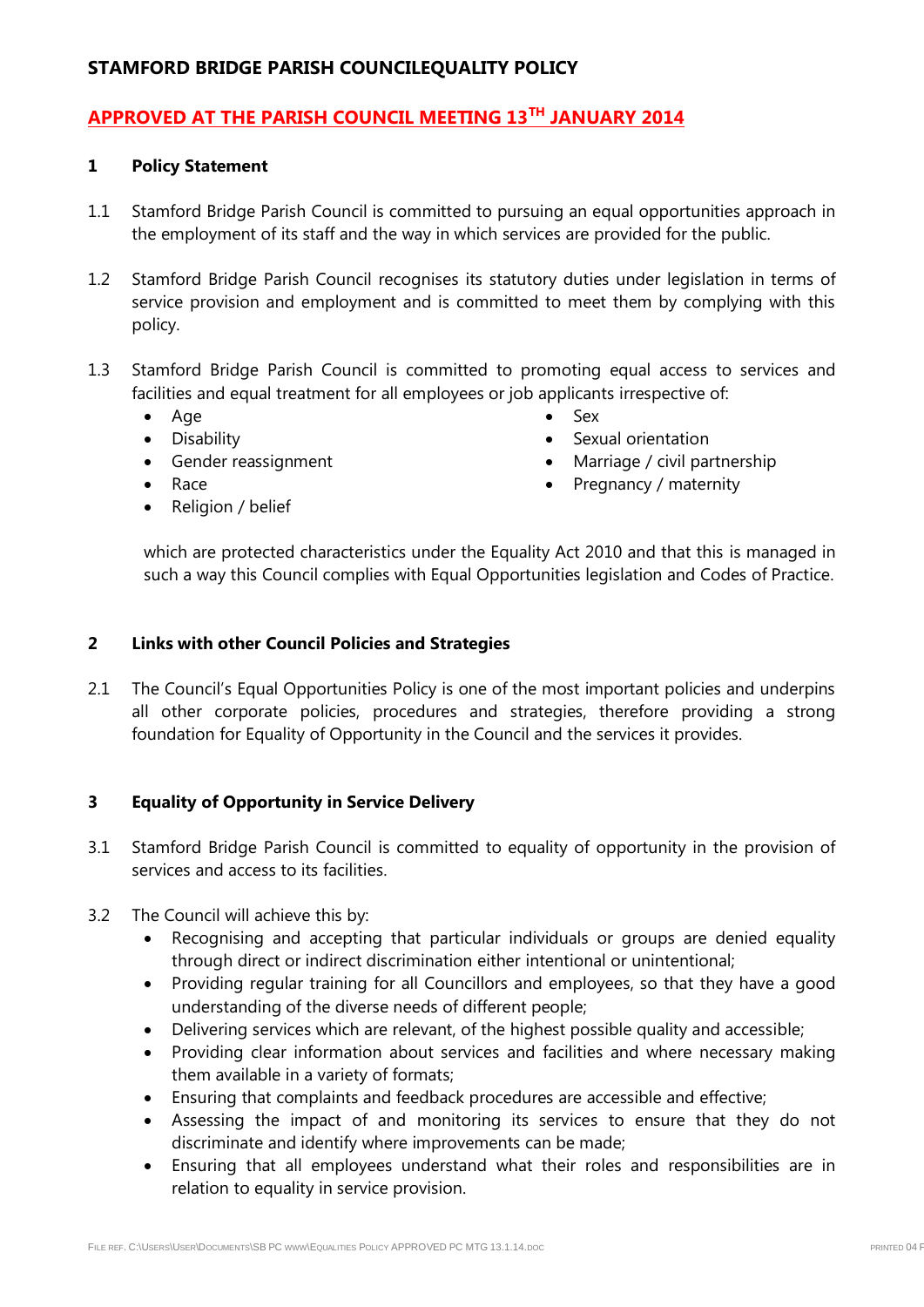### **APPROVED AT THE PARISH COUNCIL MEETING 13TH JANUARY 2014**

#### **4 Equality of Opportunity in Employment, Training and Organisational Development**

- 4.1 Stamford Bridge Parish Council is committed to providing equality of opportunity. All employees will have a part to play in achieving this and the Council will ensure that individuals are aware of their personal responsibility to follow and support the Equal Opportunities Policy.
- 4.2 This policy applies to all employees, whether full-time, part-time, fixed term contract, agency workers or temporary staff, and all job applicants. This policy has particular relevance to those concerned with recruitment, training and promotion.
- 4.3 No employee or prospective employee should receive unfair or unlawful treatment due to age, disability, gender reassignment, race, religion/belief, sex, sexual orientation, marriage/civil partnership, and pregnancy/maternity. Stamford Bridge Parish Council will seek to identify and act upon unlawful discrimination, which denies individual opportunity on anyone falling within the criteria mentioned above. Employees and applicants have the right to complain about unfair discrimination through the appropriate procedures.
- 4.4 The Council will achieve this by:
	- Ensuring that its recruitment and selection policies and procedures are equitable and fair so that the best people are appointed to deliver its services;
	- Only considering applicants for jobs on the basis of their relevant experience, skills and abilities unless a genuine occupational qualification exists for specific posts;
	- Ensuring that all employees receive fair and equal treatment in relation to their employment, regardless of whether they are part-time, full-time, or employed on a temporary basis;
	- Ensuring that employment policies and opportunities are of the highest possible quality, therefore equality, equity and consistency are embedded in practices, pay and conditions;
	- Making sure that equal consideration is given to people's needs and develop flexible and responsive employment opportunities to tackle those needs;
	- Encouraging and supporting employees to reach their full potential within the resources the Council has available to it;
	- Taking appropriate action against incidents of harassment, bullying or discrimination and offering support and advice to victims or witnesses to incidents; and
	- Taking disciplinary action against employees who discriminate against people who work for the Council or who seek employment with the Council.

### **5 Contractors and Suppliers**

5.1 Stamford Bridge Parish Council will ensure, so far as is reasonably practicable, that all contractors and suppliers carrying out work on behalf of the Council have the appropriate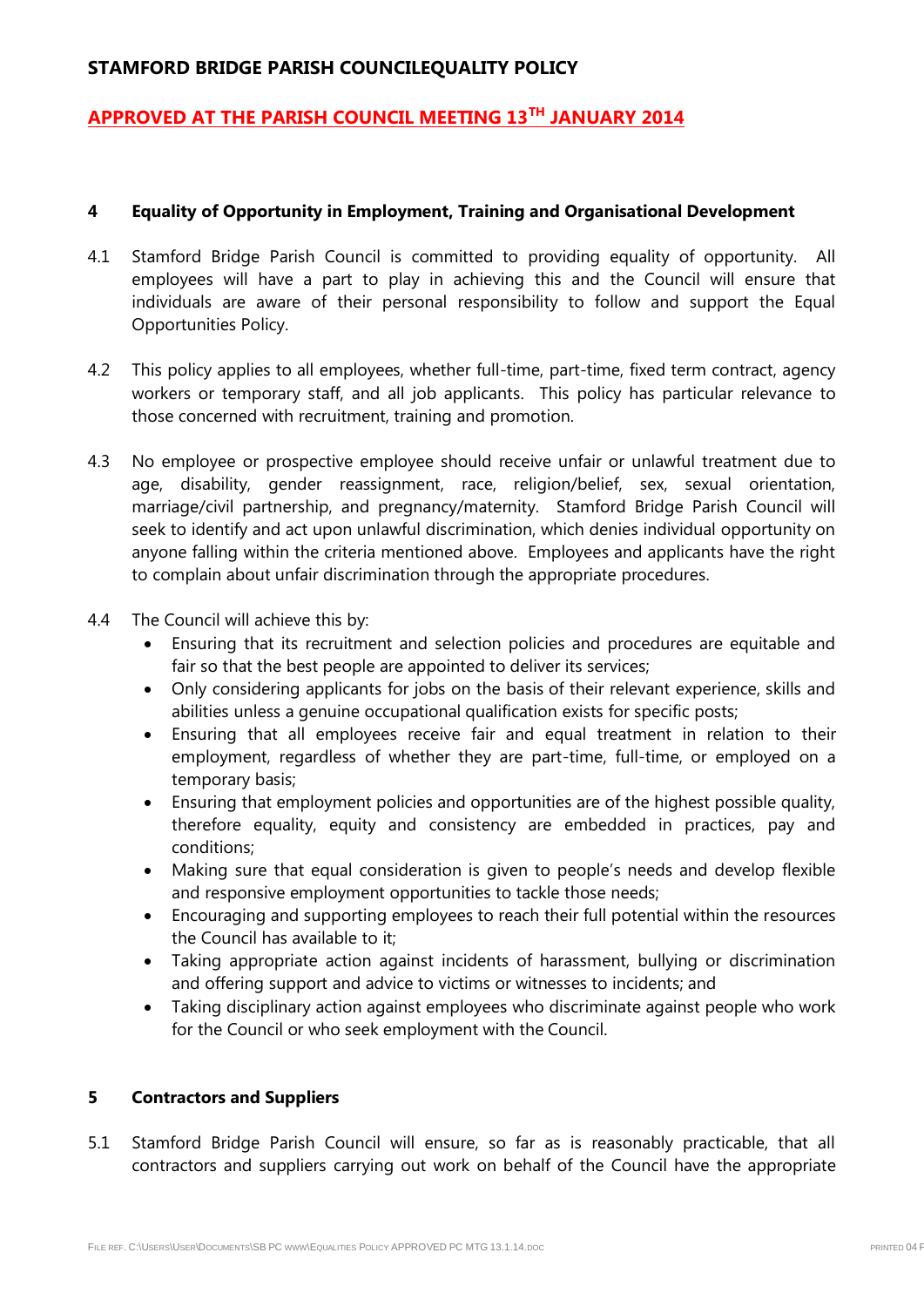## **APPROVED AT THE PARISH COUNCIL MEETING 13TH JANUARY 2014**

policies and working practices in place to ensure Equality of Opportunity and to comply with the requisite equality legislation and guidance.

- 5.2 The Council will ensure, so far as is reasonably practicable, that:
	- Contractors and providers have employment policies, procedures and practices that do not discriminate; and
	- Monitor whether contracts and commissioning arrangements meet these equality commitments.

#### **6 Management and Supervision of this Policy**

#### 6.1 Council and Committees

Strong leadership is essential to ensure that this policy is embedded at strategic and service delivery levels of the Council. Whilst the Council will be ultimately responsible for implementation of this policy, the Personnel Committee will have responsibility in respect of recruitment, employment and staff performance and management issues.

#### 6.2 Councillors

Councillors have overall responsibility for the direction and scrutiny of this policy and will ensure that the principles of fairness and equality guide the decision making process.

#### 6.3 Clerk

It is the responsibility of the Clerk to:

- Ensure that within devolved areas of responsibilities, the standards established within this policy are followed;
- Advise the Council on changing legislative standards as regards this policy.

#### 6.4 Employees

All employees must:

- Co-operate with any measures introduced to ensure equal opportunities;
- Report any suspected discriminatory acts or practices;
- Not persuade or attempt to persuade others to practice unlawful discrimination;
- Not victimise anyone as a result of them having reported or provided evidence on discrimination;
- Not harass, abuse or intimidate others on account of their race, gender etc;
- Not pressurise job applicants in an attempt to discourage them from applying for or taking up a post.
- 6.5 Breaches of Policy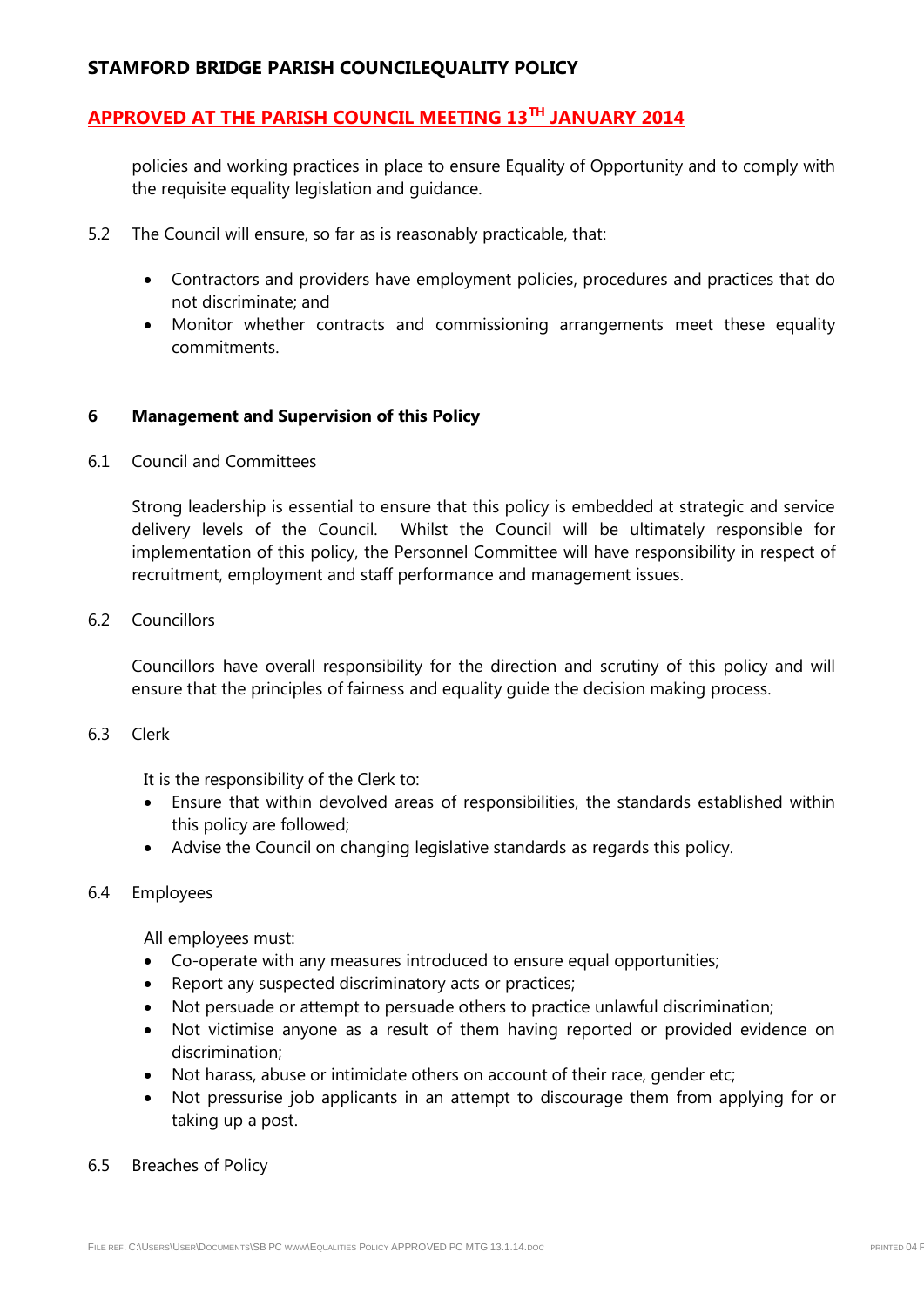### **APPROVED AT THE PARISH COUNCIL MEETING 13TH JANUARY 2014**

Any breach of the Equal Opportunities Policy will be dealt with through the disciplinary procedure. Serious offences such as harassment and victimisation may be treated as gross misconduct.

#### **7 Complaints**

- 7.1 Any employee who has a concern regarding the application of this policy should make use of the Council's grievance procedure.
- 7.2 Existing Employees

Employees wishing to raise a grievance alleging unlawful discrimination during an internal selection procedure should discuss this with the Clerk in the first instance. An investigation will then be conducted by the Clerk, or an independent person appointed for the purpose, who will make a recommendation to the Personnel Committee. The employee will receive written notification as to the outcome. An appeal, where appropriate, should be made to the Mayor.

7.3 Prospective Employees

Any prospective employee wishing to raise a complaint should do so, in writing, to the Clerk within 15 working days, at the latest, of the alleged incident. An investigation will then be conducted by the Clerk, or an independent person appointed for the purpose, who will report to the Personnel Committee.

### **8 Information and Training**

- 8.1 Employees will be provided with appropriate training regardless of age, disability, race, religion / belief, gender reassignment, sex, sexual orientation, marriage / civil partnership, and pregnancy / maternity.
- 8.2 The Council will:
	- Seek to ensure that all employees are developed by the provision of appropriate and accessible learning opportunities in line with organisational needs;
	- Provide training that complies with the Council Equalities Policy;
	- Include a copy of the Council's Equalities Policy as part of the induction programme documentation;
	- Provide equalities awareness training as part of both its Member and Professional Development Programmes.

#### **9 Monitoring Arrangements**